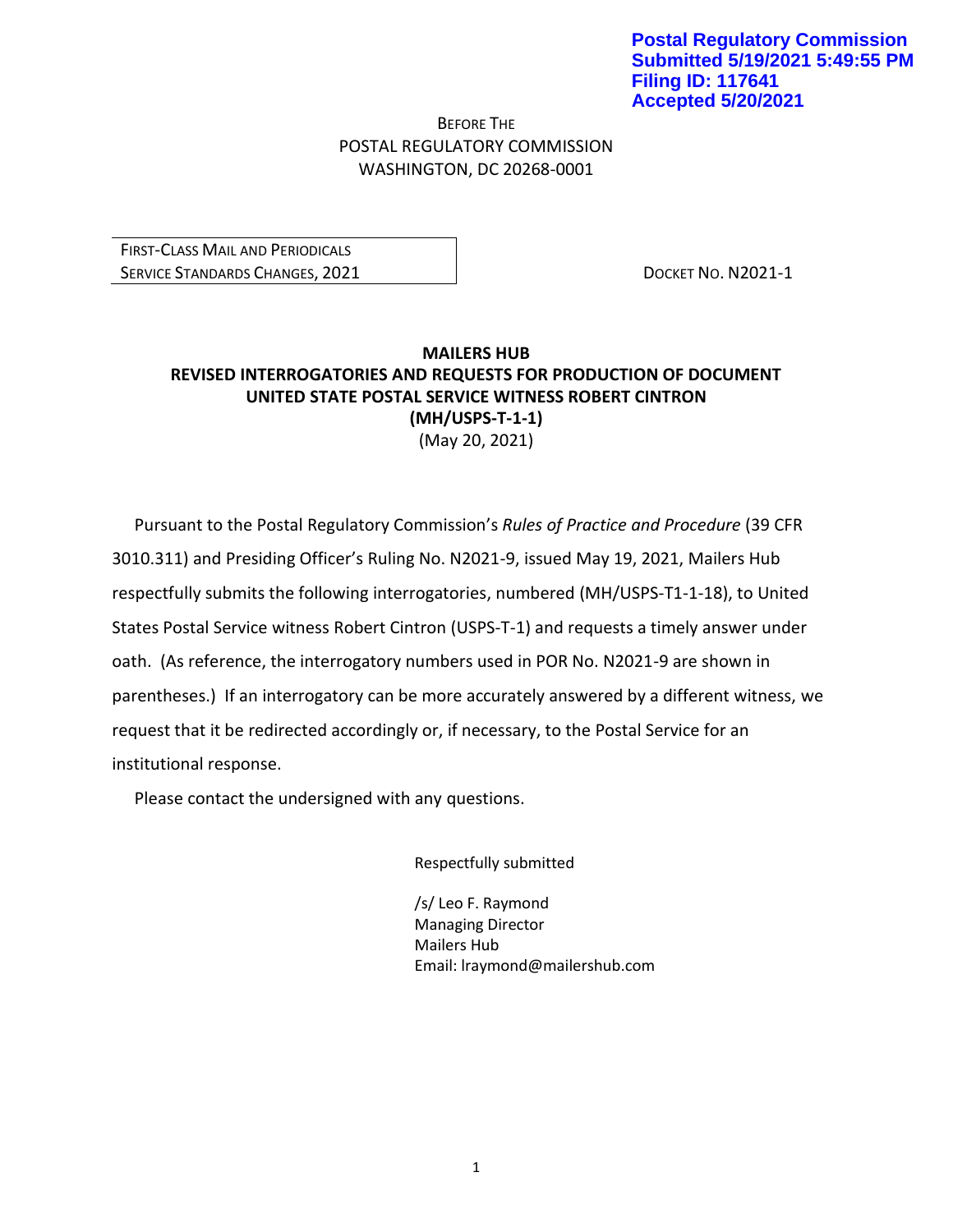## MAILERS HUB INTERROGATORIES TO UNITED STATES POSTAL SERVICE WITNESS ROBERT CINTRON (USPS-T-1) (MH/USPS-T1-1-18)

**MH/USPS-T1-1.** [POR #1] Please refer to your testimony in section I(A).

a. Please identify specific occasions, other than the pre-filing conference, when the Postal Service "conferred with industry representatives" specifically regarding the proposed service standard changes, as opposed to service issues generally.

b. Please identify the specific presentations to the Mailer Technical Advisory Committee that were specifically about the proposed service standard changes, as opposed to service issues generally.

**MH/USPS-T1-2.** [POR #2] Please refer to your testimony in section I(A).

a. Please confirm that the phrase "as we plan to implement services standards" indicates that the Postal Service intends to implement the proposed service standards notwithstanding the Advisory Opinion that will be issued by the Postal Regulatory Commission at the conclusion of this Docket.

**MH/USPS-T1-3.** [POR #3] Please refer to your testimony in section I(A)(1), *Discussion of Current Inability to Meet Existing Service Standards*.

a. Please confirm that service performance targets and scores shown for First-Class Mail are aggregated, i.e., they are composite averages of all First-Class Mail regardless of category or preparation, and the average of performance of all reporting units (e.g., areas and districts). If that cannot be confirmed please explain why.

b. Please confirm that, within the aggregated (composite) scores, some reporting units and/or processing facilities have shown relative consistency in achieving (or failing to achieve) the current service standards. If that cannot be confirmed, please explain why.

c. Please explain what analyses or studies the Postal Service made over the 2012-2020 period to identify underperforming facilities, deficient processes, management or staffing issues, and other factors contributing to the failure to achieve service performance under the current service standards, and what corrective measures were taken. If no analyses or studies were made, or no corrective actions were taken, please explain why not.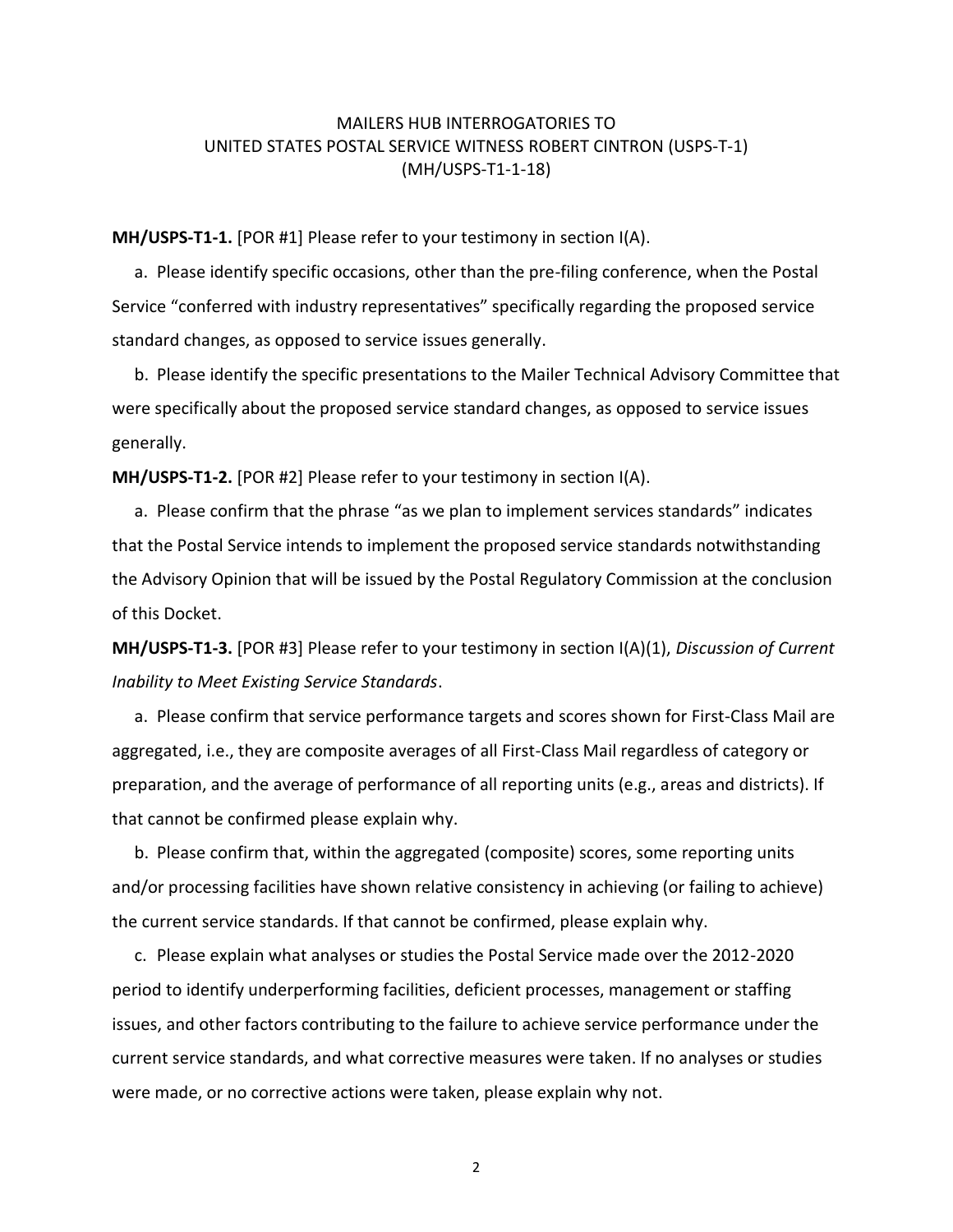d. Please explain whether and how the management, staffing, processing, transportation, or other factors now impairing achievement of the current standards will be amended, other than by adding time, to enable achievement of the proposed service standards.

e. Please explain whether the Postal Service has evaluated only replacing the current three to-five day standard with separate standards for three, four, and five-day service, without other changes to two-day service or the processing and transportation networks. If that evaluation has been conducted, please provide the results or, if no evaluation was made, please explain why not.

## **MH/USPS-T1-4.** [POR #4] Please refer to your testimony in section I(A)(2), *Potential Improvements in Service Capability and Improved Achievement of Service Standards*.

a. Please explain why the Postal Service's regulations do not account for transit time and whether this omission was deliberate. If not, please explain why "the Postal Service's regulations pertaining to the current three-day service standard for First-Class Mail" were adopted with this shortcoming.

b. Please confirm that "the Postal Service's regulations" for overnight and two-day service do account for transit time. If not confirmed, please explain why not.

c. Please explain whether the Postal Service has evaluated only revising the current three to-five day standard to account for transit time, and/or replacing it with separate standards for three, four, and five-day service, that do account for transit time, without other changes to two-day service or the processing and transportation networks. If that evaluation has been conducted, please provide the results or, if no evaluation was made, please explain why not. **MH/USPS-T1-5.** [POR #5] Please refer to your testimony in section I(A)(2), *Potential Improvements in Service Capability and Improved Achievement of Service Standards*.

a. Please confirm that the "42 percent" figure represents the average for all vehicles ("5 ton" trucks, and all sizes of trailer) used for surface transportation, over all trip lengths, and movements by both HCR and PVS service. If not confirmed, please explain or clarify.

b. Please explain whether the "42 percent" figure refers to cubic capacity, maximum weight, or vehicle floor space.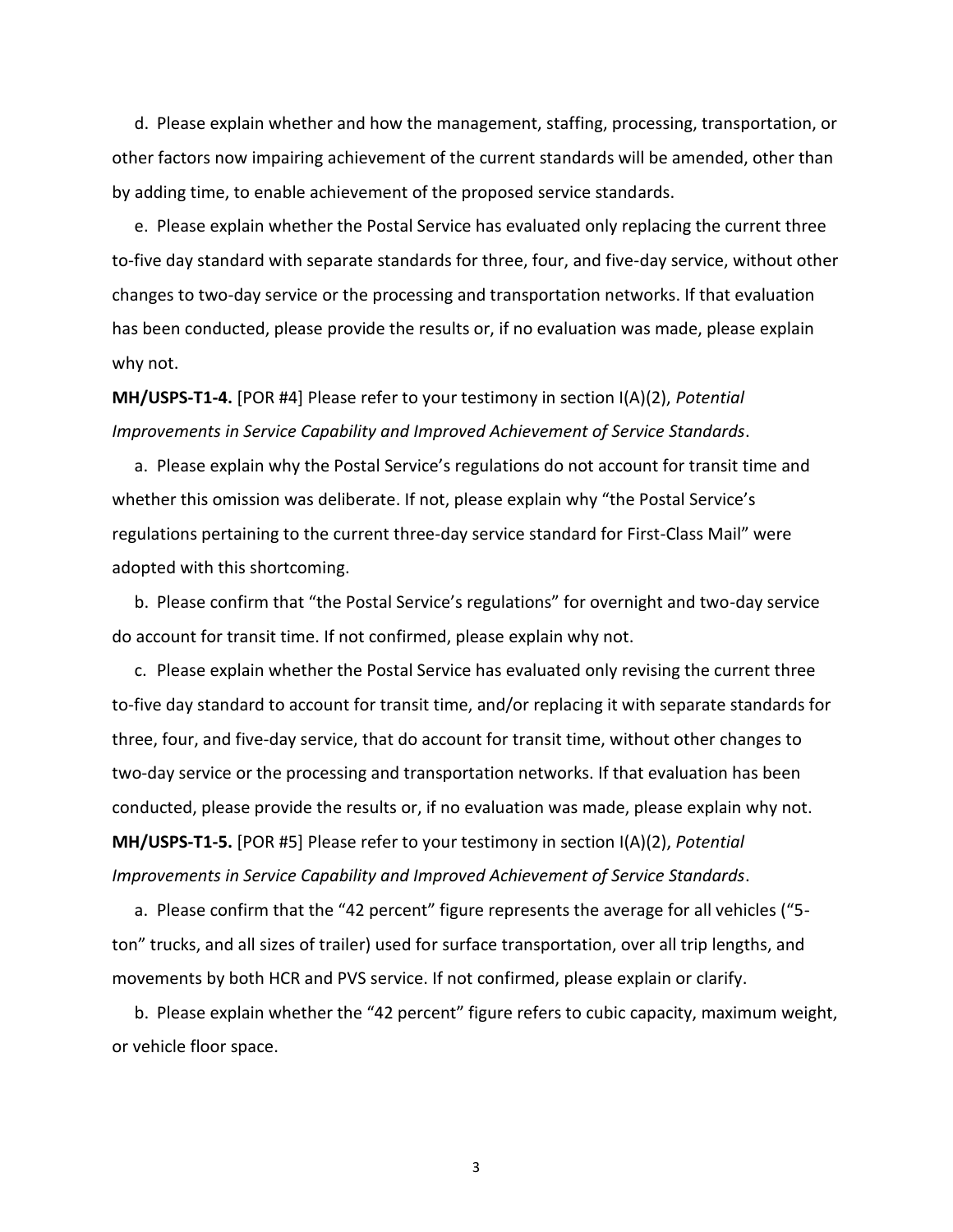c. Please detail the percent vehicle capacity utilization planned by the Postal Service and, if that utilization is less than 75 percent, why that lower utilization was planned.

d. Please explain the process used by the Postal Service to determine the vehicle to be used on a surface routing (e.g., "5-ton" vs 40-foot trailer vs 53-foot trailer).

**MH/USPS-T1-6.** [POR #8] Please refer to the footnote to your testimony on page 11.

a. Please explain the difference between "service standards" and "service performance targets."

b. Please confirm that the Postal Service must seek an Advisory Opinion from the Postal Regulatory Commission if changing nationally-applicable "service standards" for First-Class Mail but can unilaterally adjust "service performance goals" for any mail.

**MH/USPS-T1-7.** [POR #9] Please refer to the footnote to your testimony on page 11.

a. Please explain the use of "expect to" rather than "will."

b. Please explain the steps being taken by the Postal Service in preparation for "implementation of our proposed service standard changes," other than adding transit time and adjusting modes of transportation, so that the 95 percent service performance target can be attained at "all times of the year."

c. Please explain the steps the Postal Service will take if it is unable to achieve or maintain achievement of the "95 percent" performance goal it expects to set "upon implementation of our proposed service standard changes during all times of the year."

**MH/USPS-T1-8.** [POR #11] Please refer to the statement in your testimony on page 18, lines 16 through 18, that "the Postal Service is incapable of meeting its service performance targets, and hence providing reliable and consistent service, under the current standards."

a. Please confirm that, as shown in the data provided quarterly to the Postal Regulatory Commission, some facilities (or districts or areas) of the Postal Service have been able to meet current service performance targets.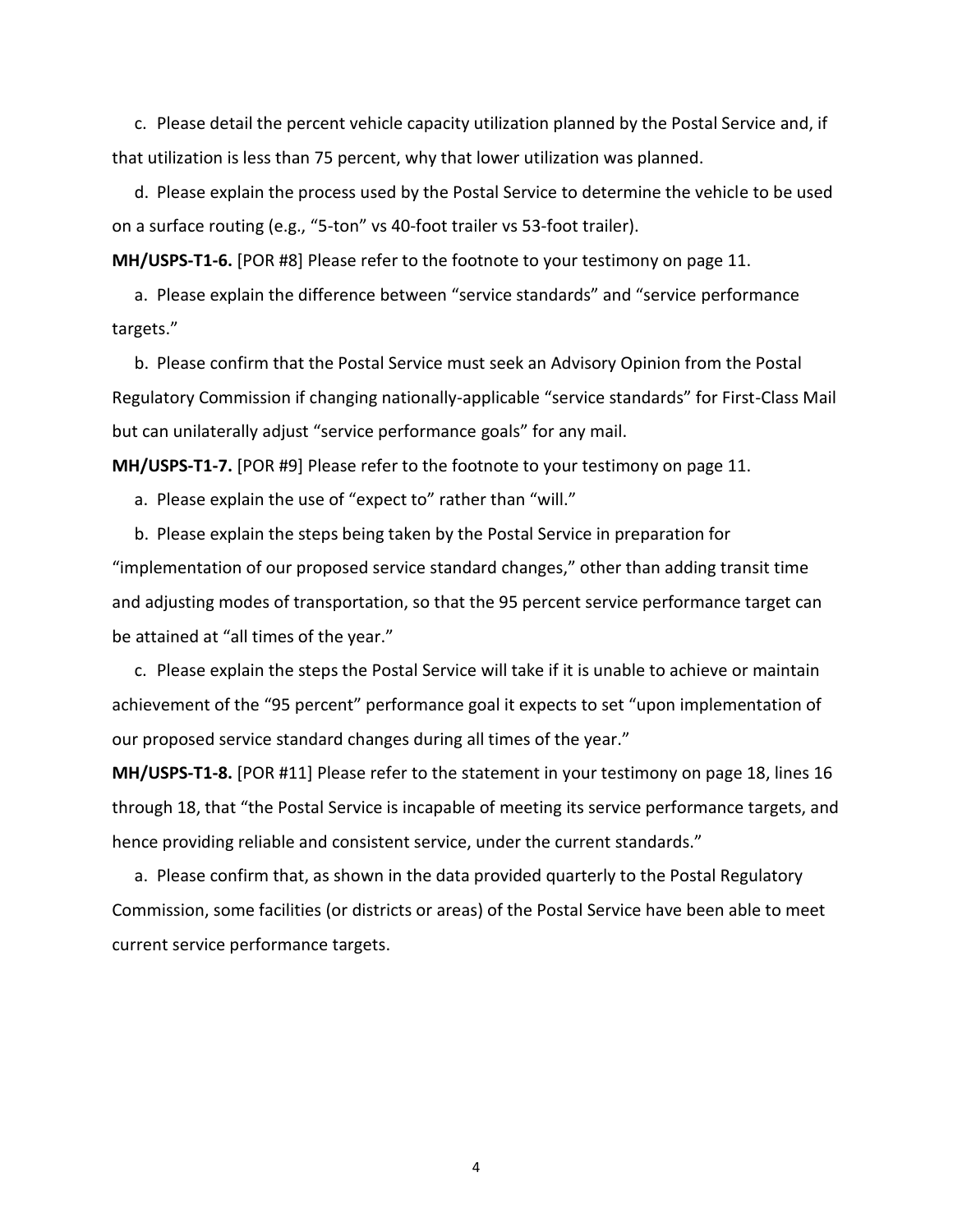b. Please explain the steps taken by the Postal Service to determine why some facilities (or districts or areas) have been able to meet current service performance targets; the information developed; the actions taken to apply those findings to enable other facilities (or districts or areas) to meet service performance targets; and the results of those actions. If no steps were taken for either purpose please explain why.

**MH/USPS-T1-9.** [POR #12] Please refer to the statement in your testimony on page 18, lines 16 through 18, that "the Postal Service is incapable of meeting its service performance targets, and hence providing reliable and consistent service, under the current standards."

a. Please explain the causes, other than transit time and the use of air transportation, that contribute to the Postal Service's failure to meet service performance targets, and how the proposed changes to service standards will ameliorate those causes so as to enable achievement of the revised standards.

b. Please explain the steps taken by the Postal Service to determine why it "is incapable of meeting its service performance targets"; the information developed; the corrective actions taken to improve its capability to meet service performance targets; and the results of those actions. If no steps were taken for either purpose please explain why.

c. Please explain the Postal Service's criteria for "meeting" targets, and for judging service to be "reliable" and "consistent," and the derivation of those criteria.

**MH/USPS-T1-10.** [POR #14] Please refer to the statement in your testimony on page 18, lines 23 through 25, that "Achieving this standard requires the Postal Service to employ substantial point-to-point two-day transportation for, at times, very low volume."

a. Please explain the Postal Service's normal processes for evaluating transportation utilization and how those are applied to situations of "very low volume."

b. Please explain the Postal Service's actions to minimize the occurrence of trips with "very low volume" and whether those actions were effective. If not, please explain any further actions that were taken, and their results; if none were taken, please explain why not.

c. Please explain why the capacity of contracted surface transportation vehicles cannot be adjusted to provide the flexibility to better align with volume.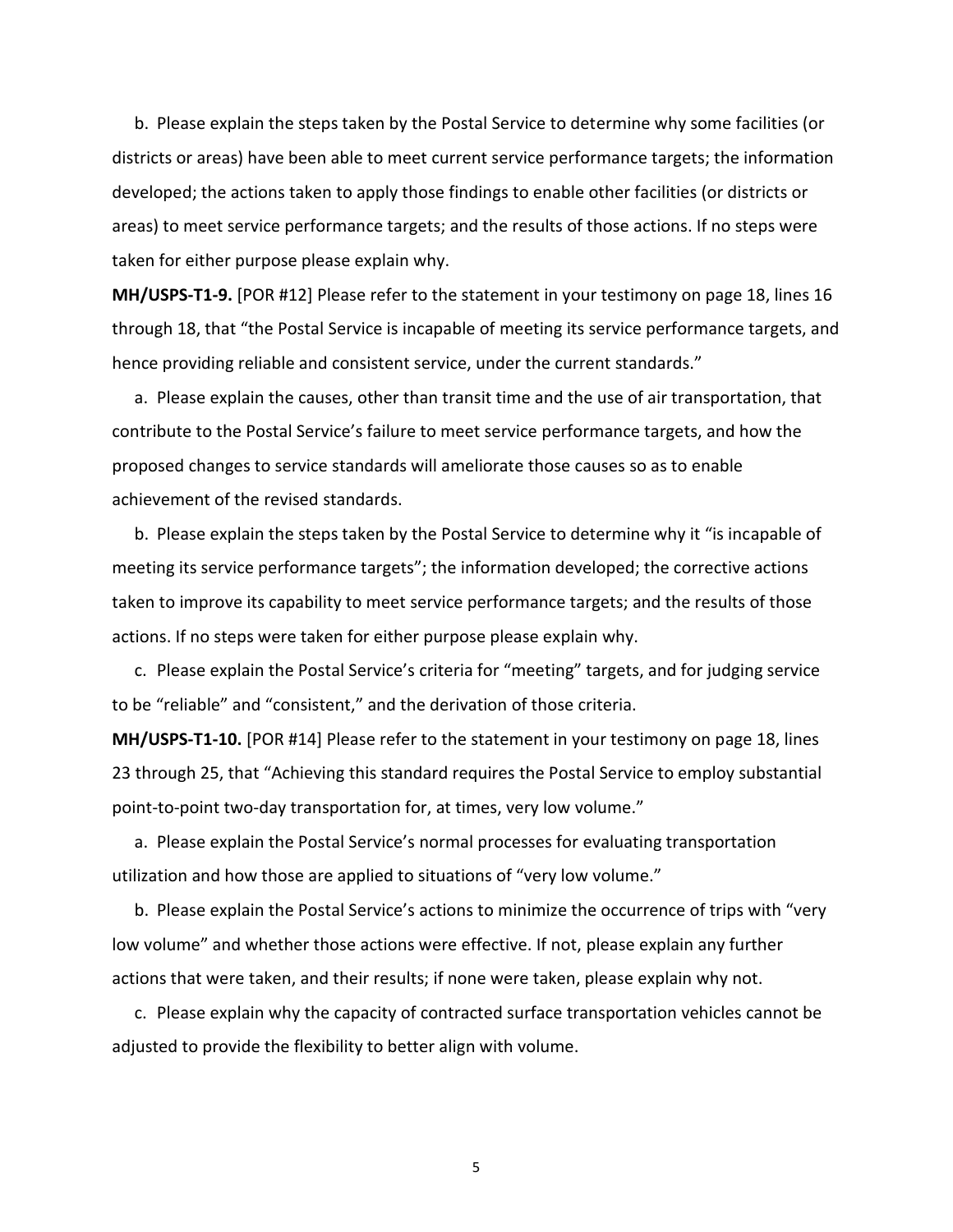**MH/USPS-T1-11.** [POR #15] Please refer to your testimony in section III(A), *Proposed Transportation Network Changes and Benefit*.

a. Please explain the Postal Service's criteria for determining the efficiency of transportation, particularly as each mode correlates to the level of service performance it enables.

b. Please confirm that the primary objective of the proposed service standard changes is to reduce Postal Service costs by maximizing the volume of mail that can be moved by surface transportation. and not to maintain or improve on the current levels of achievement of the current service standards for First-Class Mail.. If not confirmed, please explain why. **MH/USPS-T1-12.** [POR #16] Please refer to your testimony in section III(A), *Proposed Transportation Network Changes and Benefit*.

a. Please explain the vehicle capacity (vehicle types and sizes) and their flexibility (i.e., option to select based on volume) that is assumed in evaluating the "efficiency" of proposed surface transportation.

b. Please confirm that your examples of "efficiency-increasing measures" noted on lines 16 through 19 imply multiple stops along a lane of surface transportation. If confirmed, please explain that statement as it compares to the transportation that is illustrated on page 11 labeled "Only 5 Steps for Future Middle Mile." If not confirmed, please explain why not. **MH/USPS-T1-13.** [POR #18] Please refer to the statement in your testimony on page 28, lines 11 through 13, that "Early dispatches, which are frequently necessary to achieve current service standards, risk departing from origin points without all committed volumes, leading to operational plan failures and missed service standard targets."

a. Please explain why and how, in the stated scenario, approved operating plans would not align transportation and achievement of service standards or, conversely, how operating plans would be approved if they include the necessity for early dispatches, perhaps "without all committed volumes."

b. Please explain how correction of such misalignments cannot be achieved without changing service standards.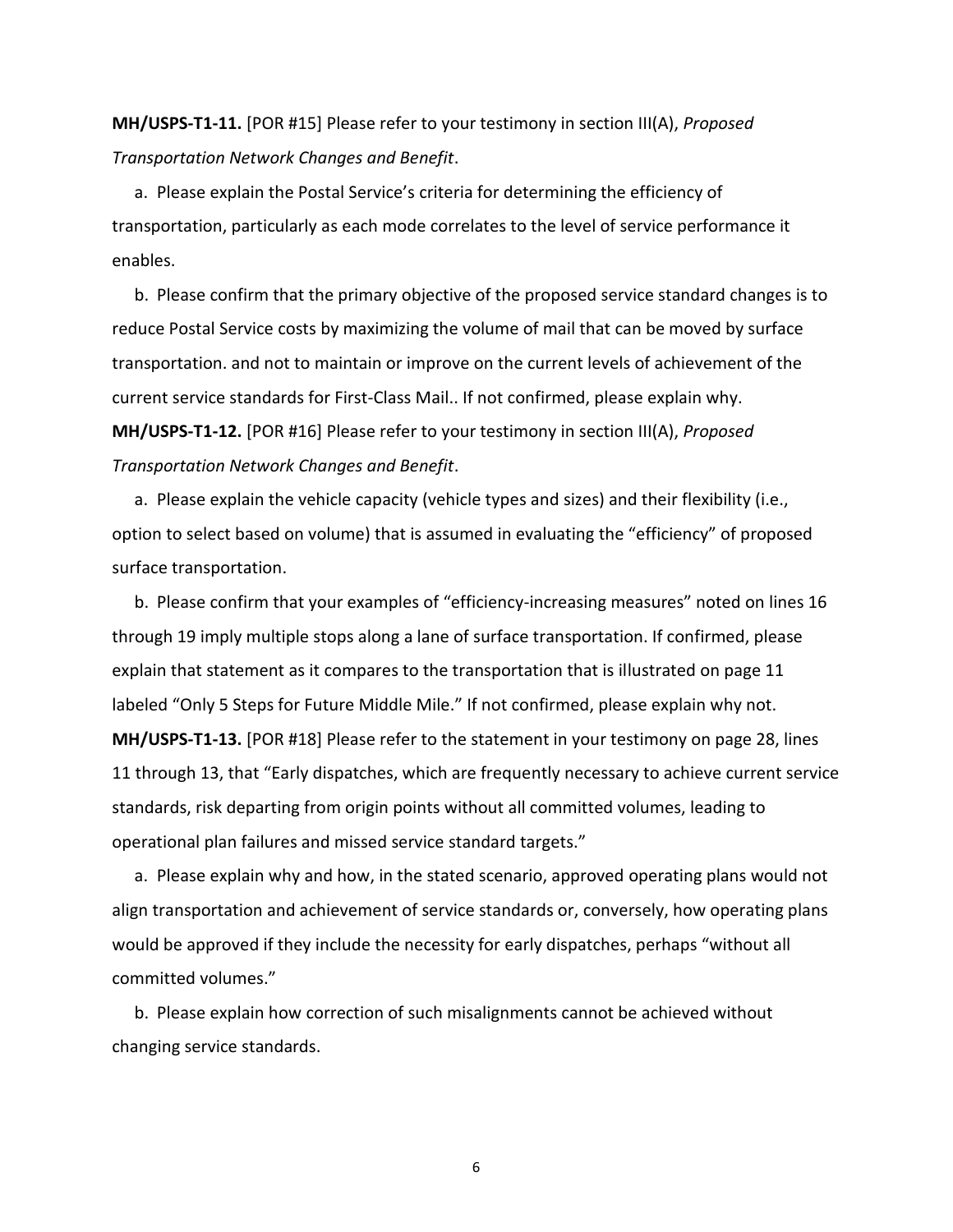**MH/USPS-T1-14.** [POR #20] Please refer to your testimony on page 30, lines 15 through 17.

a. Please explain what currently inhibits the Postal Service from having "more flexibility to route mail more efficiently, and to maximize the use of space on each trip."

**MH/USPS-T1-15.** [POR #22] Please refer to the statement in your testimony on page 30, line 25, and page 31, lines 1 through 3, that "In order to mitigate any harm from this change, the Postal Service will work to inform retail customers about the service changes, so that they can set appropriate expectations for delivery times."

a. Please explain the "harm" to which the statement refers and how informing retail customers about the service changes will materially mitigate that "harm."

b. Please explain how the Postal Service will mitigate "harm" to commercial customers.

c. Please explain the criteria the Postal Service used to determine that enabling customers to "set appropriate expectations for delivery times" will mitigate "harm" to those customers interests, and how that would offset dissatisfaction over slower service.

**MH/USPS-T1-16.** [POR #23] Please refer to the statement in your testimony on page 31, lines 16 and 17, that "business customers' destination-entry presort mail will remain unaffected by the proposed service standard changes."

a. Please confirm that there are no destination entry rates for First-Class Mail.

b. If confirmed, please clarify the statement that "destination-entry presort mail will remain unaffected by the proposed service standard changes," particularly to define what the term "unaffected" means in your use of it in this statement.

c. Please explain how Presorted First-Class Mail will "remain unaffected" if the origin/destination pair represented by the facility where the mail is deposited and the facility serving the destination of the mail will be moved from a two-day service standard to a threeday service standard "by the proposed service standard changes."

**MH/USPS-T1-17.** [POR #25] Please refer to your testimony in section V, *The Postal Service's Proposed Network Operations Changes Are Consistent With The Policies And Requirements Of Title 39, United States Code*.

a. Please explain whether the Postal Service considers First-Class Mail service performance to be a "driver of First-Class Mail revenue loss."